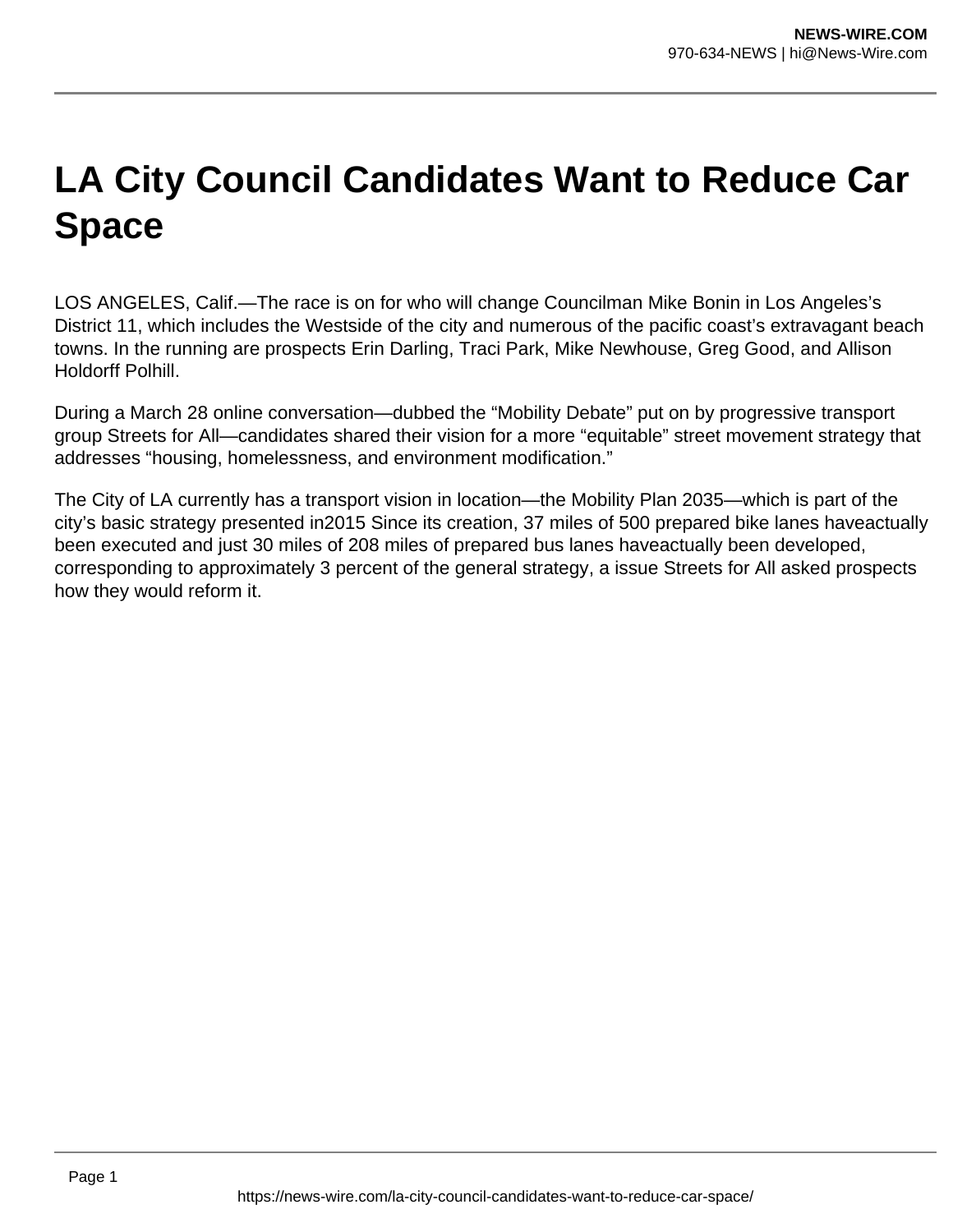The canals of Venice Beach, Calif., on Feb. 18,2022 (John Fredricks/The Epoch Times)

All of the prospects, minus frontrunner Park, who was missing for the dispute due to a household emergencysituation, stated they would either thinkabout or reform the movement strategy with neighborhood input.

Traffic blockage triggers cities to lose billions of dollars per year in regional income. According to Forbes' 2020 information, Los Angeles lost \$8.2 billion due to blockage, behind New York which lost \$11.2 billion.

Streets for All mediators asked prospects whether they would carryout the city's movement strategy in district 11, even if it came "at the cost of carsandtruck area." Each prospect concurred, with Good prompting there would have to be "really robust neighborhood engagement" with stakeholders and little company owners who would be straight affected.

"But with that stated, I believe that devoted bus lanes are vital in terms of equity," Good, previous president of the City of Los Angeles Board of Public Works, stated.

A homeless encampment near the popular boardwalk location of Venice Beach, Calif., on June 9,2021 (John Fredricks/The Epoch Times)

Polhill, a previous Palisades Charter High School trustee, stated she would push the movement strategy and that "bus lanes generally come at the cost of parking, not traffic."

"And that's a principle that individuals requirement to comprehend, we requirement to lower blockage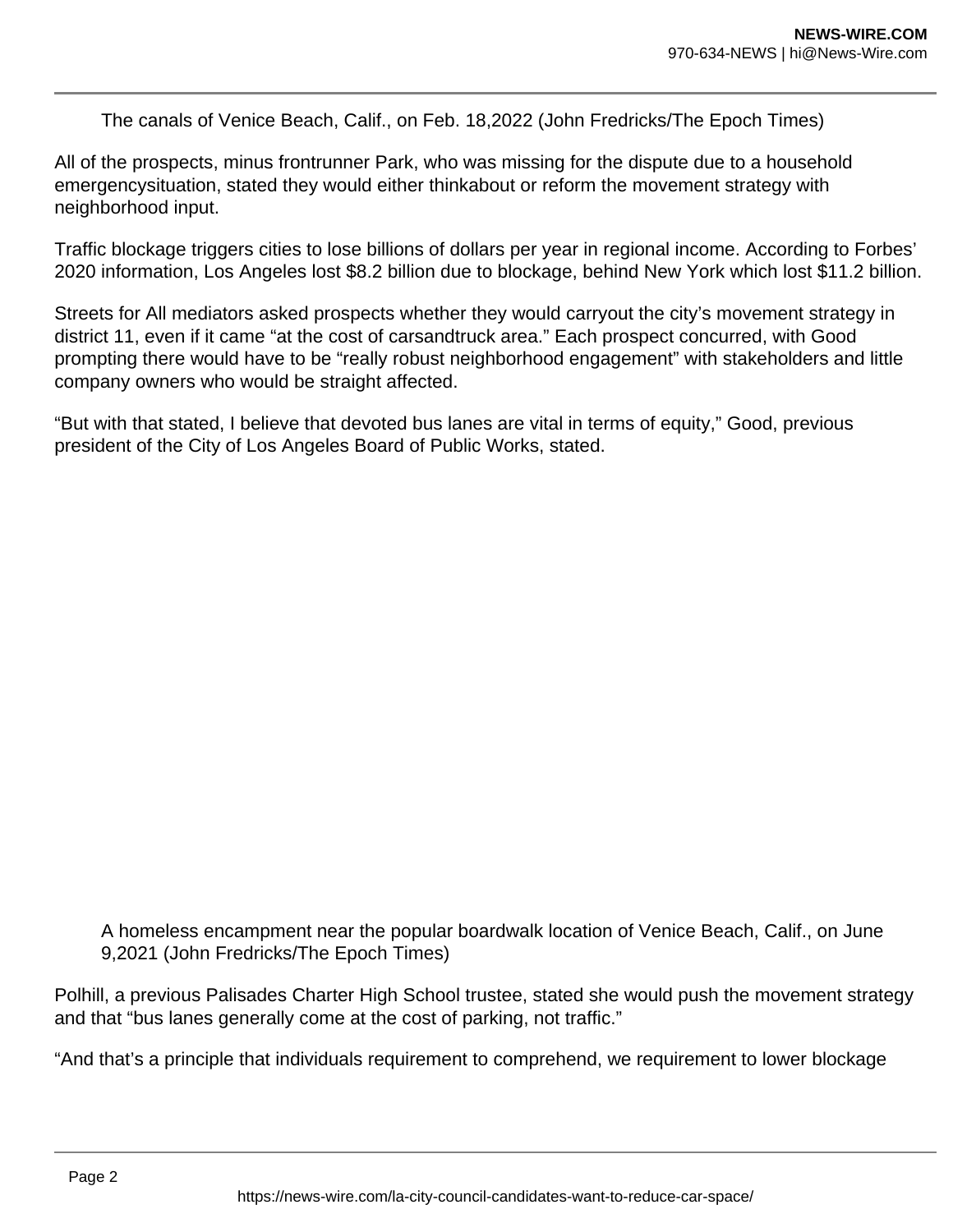since that's getting individuals out of their vehicles," she stated.

Darling, a Venice-based lawyer, went a bit additional and stated the city requires to "create facilities" to "get individuals out of their carsandtrucks and incentivize bus riding."

"And that indicates permitting the bus to infact be muchfaster, frequently in crowded locations," he stated. "At the end of the day, this is about facilities and to for locations to be more walkable. It requires to permit for things other than vehicles to be in the area, and so I believe the bus-only lanes have to come in combination likewise with bike lanes and confirmation and likewise for organizations."

Newhouse, a land-use and preparation lawyer, concurred with the other prospects and included that budget-friendly realestate likewise requires to be part of the movement strategy.

"We requirement to bring the realestate to the location that currently has retail usage that currently has business usage and will permit individuals to live most of their lives in their neighborhood within a coupleof obstructs of themselves for their requires and not have to get into their automobile for standard services," he stated.

RVs park along the street in Venice, Calif., on Jan. 27,2021 (John Fredricks/The Epoch Times)

The 25 x 25 difficulty, which Streets for All is asking the city council to back, would provide 25 percent of all street area "back to individuals," according to the project site, by repurposing streets to consistof outside dining, bike and bus lanes, and more pedestrian area. The group asked prospects whether they assistance the obstacle, which follows New York's 25 x 25 strategy.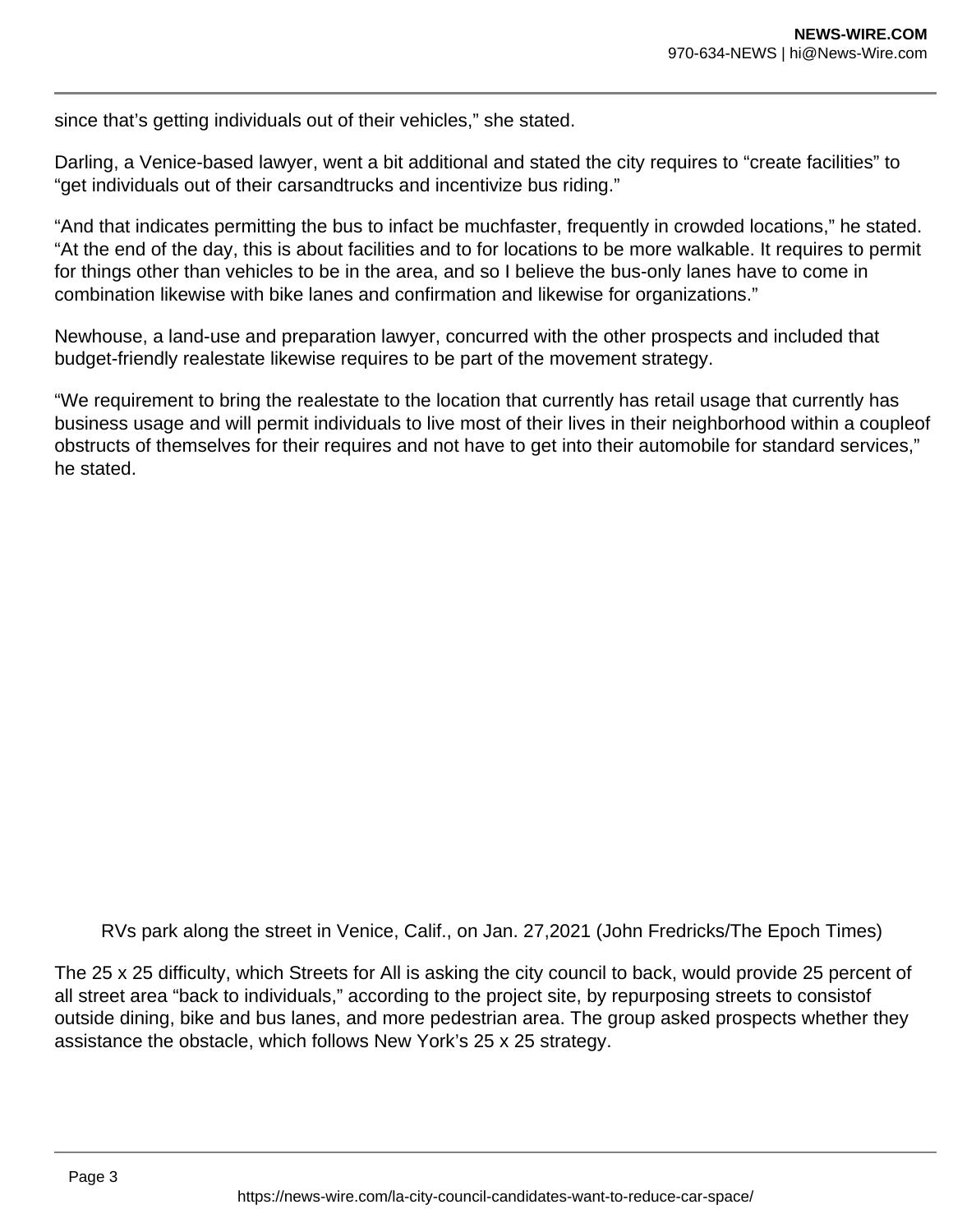"All too frequently we are sitting in gridlocked traffic, waiting for late buses without shade, browsing broken pathways, or crossing hazardous streets," the project website checksout.

Each prospect was asked to indication onto 25 x 25, however so far, just Polhill has formally backed it.

It's uncertain how much the program would expense.



## Follow

Jamie is a California-based pressreporter covering problems in Los Angeles and state policies for The